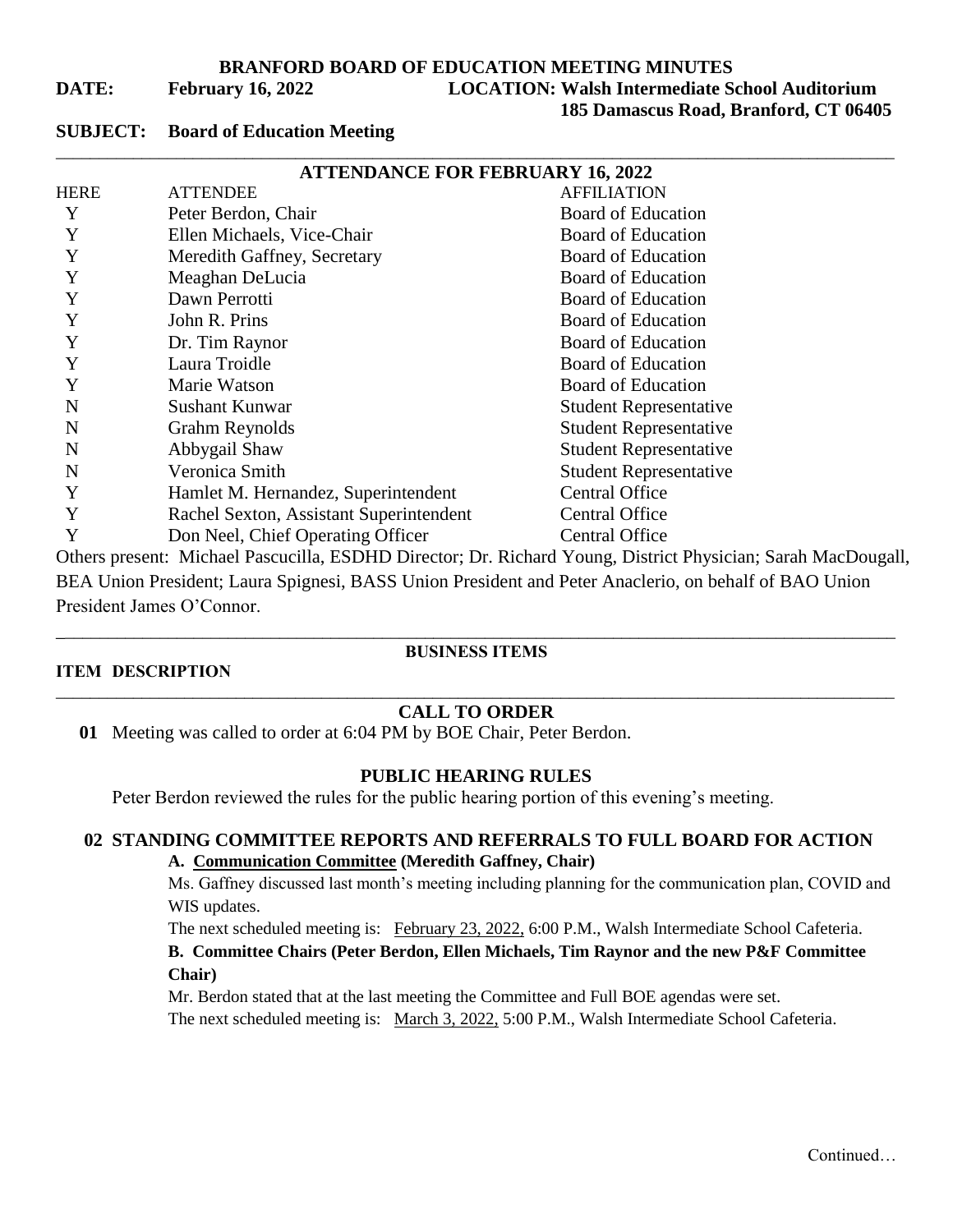**BRANFORD BOARD OF EDUCATION MEETING MINUTES**

**DATE: February 16, 2022 LOCATION: Walsh Intermediate School Auditorium**

**185 Damascus Road, Branford, CT 06405**

### **SUBJECT: Board of Education Meeting**

# \_\_\_\_\_\_\_\_\_\_\_\_\_\_\_\_\_\_\_\_\_\_\_\_\_\_\_\_\_\_\_\_\_\_\_\_\_\_\_\_\_\_\_\_\_\_\_\_\_\_\_\_\_\_\_\_\_\_\_\_\_\_\_\_\_\_\_\_\_\_\_\_\_\_\_\_\_\_\_\_\_\_\_\_\_\_\_\_\_\_\_\_\_\_\_\_\_\_ **STANDING COMMITTEE REPORTS AND REFERRALS TO FULL BOARD FOR ACTION**

(Continued)

# **C. Teaching & Learning Committee (Ellen Michaels, Chair)**

On behalf of Ellen Michaels, Peter Berdon stated that there was not a meeting last month.

The next scheduled meeting is: March 9, 2022, 6:00 P.M., Walsh Intermediate School Cafeteria.

### **D. Policy Committee (Tim Raynor, Chair)**

Dr. Raynor stated that this evening's meeting was canceled but at the previous meeting they discussed the transition to the Shipman and Goodwin policy manual and they will continue to work with Assistant Superintendent Sexton on the conversion.

The next scheduled meeting: March 9, 2022, 7:00 P.M., Walsh Intermediate School Cafeteria.

# **E. Personnel & Finance Committee (Out-going Dawn Perrotti, Chair)**

On behalf of Ms. Perrotti, Peter Berdon stated that the P&F Committee did not meet this past month but the Full Board did to consider the budget and will vote on the budget next Wednesday. The next scheduled meeting: March 16, 2022, 6:30 P.M., Walsh Intermediate School Cafeteria.

# **BOARD REPORTS**

- A. ACES Ellen Michaels stated that there is an OTPT shortage and March 30th is ACES Career Fair.
- B. BECC Meredith Gaffney stated that there were no updates this month.
- C. CABE John Prins discussed the CABE convention (November 18 & 19), they are working on a theme for the convention and proposed topics and the Legislative Breakfast held at WIS.

# **PUBLIC HEARING: FACE COVERING USAGE IN SCHOOLS**

# A. **Invited Speakers**

Michael Pascucilla and Dr. Young discussed the benefits and science behind face covering usage. Sarah MacDougall, Laura Spignessi and Peter Anaclerio, discussed the input that they received after canvassing their respective bargaining unit employees regarding mask usage.

# **B. Public Comment**

# **a. The following community members spoke in support to abolish the face covering requirement:**

- Sandra Pecataro, Branford Resident
- Bridget Montag, District parent
- Stephanie Ferraro, District parent
- Dane Curri, District employee
- Ralph Riccardelli, District parent
- Roger Maldonado, District parent
- Kevin Reiss, affiliation unknown
- Rebecca Kurdy, District parent
- Tina, affiliation unknown
- Elizabeth Church, District parent
- Courtney McCarthy, District parent
- Sarah Shattuck, District parent

Continued…